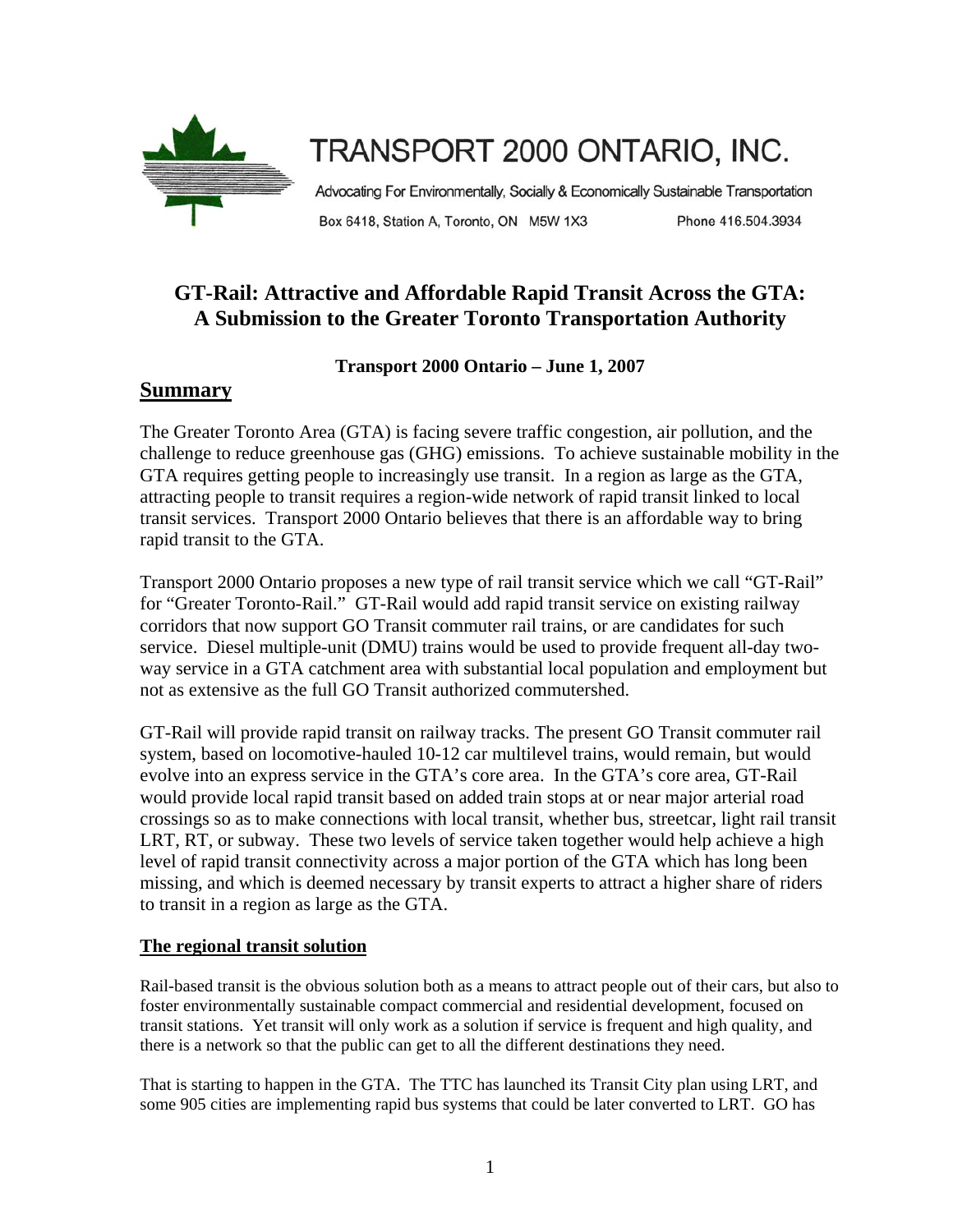been expanding the capacity of its commuter rail network, with an extension planned to Barrie, for example, and is expanding its express bus system as well.

Of the transit modes, rail is the most effective in attracting people out of their cars because it offers a higher quality ride. Rail systems have been proven to draw compact development at transit stations because they are permanent, unlike bus-based systems that can be easily changed. Commercial developers require 10+ years for their projects to pay back. Rail systems give that assurance.

There are limitations to transit as deployed in the GTA. Local transit -- bus, LRT, subway -- are effective for short trips up to 15 kilometers, but are not as attractive for longer journeys, such as from Etobicoke to Markham, or from Long Branch to Malvern. GO Transit's commuter rail is focused on bringing people from the populated 905 belt (25 km+) to and from downtown Toronto. It does not meet very well the transit needs of the inner suburban areas (15km-25 km), reverse commutes, or cross-regional travel.

One popular option is using conventional heavy rail lines to provide regional rapid transit. This type of train service is found around the world in wealthy urban regions. In its common form it is the result of electrified suburban train services which have evolved into urban and regional transit. Paris has its RER, Berlin its S-Bahn, Madrid and Barcelona their Cercanias, and Brussels its CityRail. (These are separate and distinct from the subway, bus and streetcar systems of these cities.) These systems enhance the economic success and stature of these regions by providing swift, attractive regional rapid transit.

The GTA can be one of those regions. Our communities are blessed by a network of railway lines that are either underutilized, are in the process of being improved, and/or can be readily expanded to link the region's major employment and residential centres, plus major transportation hubs, such as Union Station and Pearson Airport.

The rail network opens the door on a great many opportunities to attract compact development. This is especially the case where former industrial areas on rail corridors are being considered for mixed uses that have the prospect of revitalizing nearby neighborhoods because of significantly improved transit.

## **Regional rail rapid transit opportunity: building on past planning**

The Province of Ontario's *Places to Grow* plan for the Greater Golden Horseshoe, issued in June 2006, promotes balanced transportation to reduce reliance on any single mode, gives first priority to expanded public transit infrastructure and encourages increased modal shift in favour of transit. It also backs transit-supportive land use planning, and encourages transportation corridors which can also support land use intensification. An earlier *Places to Grow* discussion paper recommended that GO Transit rail services move towards all-day two-way service, and that new services be established on additional corridors or extended on existing corridors.

In 2000, the Toronto Board of Trade issued a study calling for the region-wide use of existing rail corridors in the GTA with DMU train services operating at what it called "urban frequencies" (every 15-20 minutes or less). Even earlier, a study done for Metropolitan Toronto in 1991 by the consulting firm IBI, entitled *Commuter Rail Station Location Study*, looked at ways to increase transit connectivity by increasing the number of GO commuter rail stations where GO rail lines crossed major arterial roads and TTC routes. For the rail network, IBI assumed GO commuter rail service on all existing railway corridors in Metro Toronto. The study noted 17 existing GO rail stations in Metro Toronto at that time, identified 98 potential station sites, and then examined in detail 31 sites after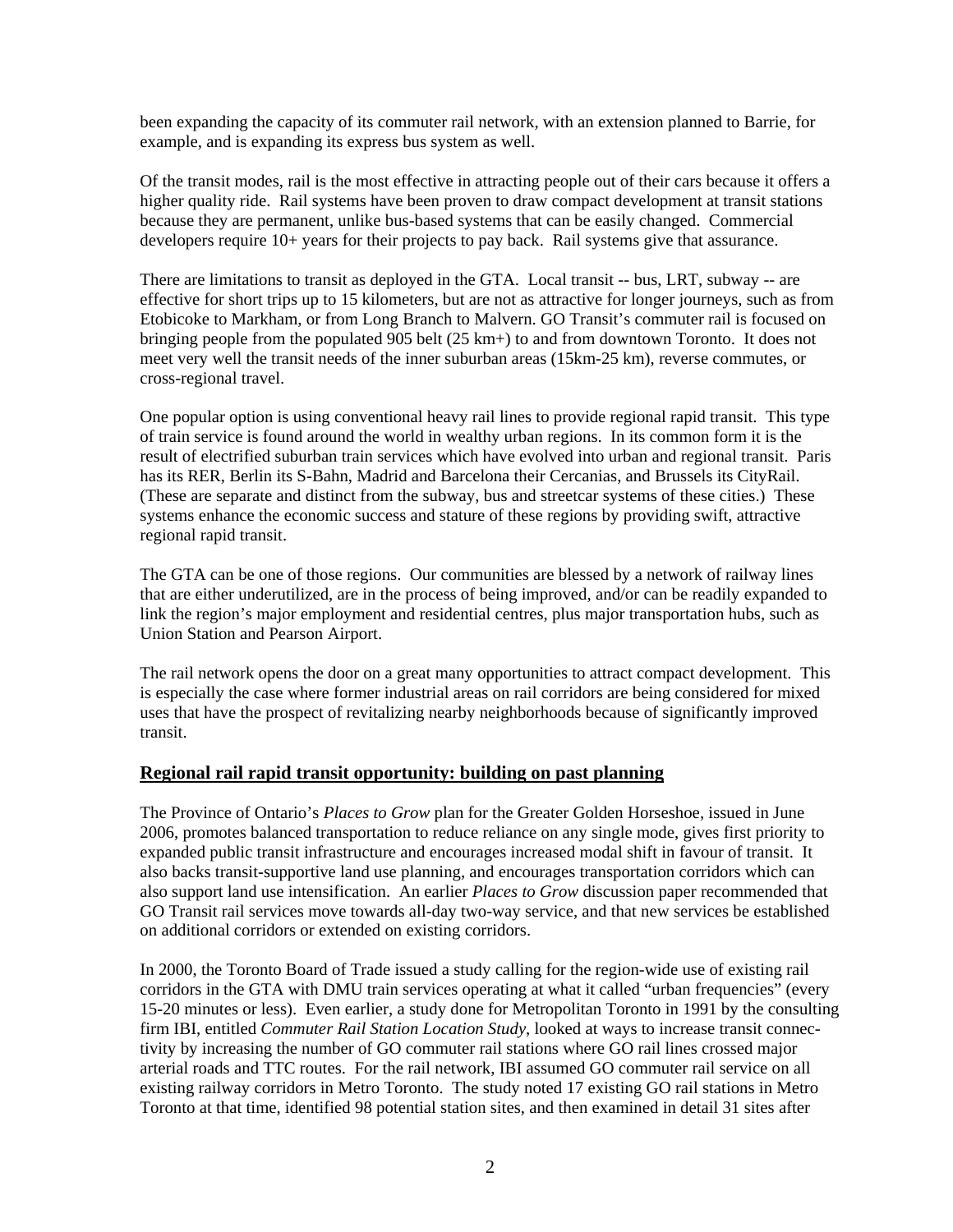discarding sites for a number of reasons. The study adopted GO Transit's standard of stations at least three kilometers apart. In the *Places to Grow* discussion papers, the Board of Trade report, and the IBI study for the former Metro Toronto, frequent all-day two-way rail service across existing rail corridors was the ultimate goal -- more service on a broad network with more stations.

Taking our lead from these past studies, and considering the pressing need for a transit-oriented GTA, Transport 2000 Ontario proposes GT-Rail which will feature state-of-the-art high-performance, lowemissions and wheelchair-accessible diesel multiple-units as a practical match for the GTA's rail corridors to the electrified systems like Berlin's S-Bahn. GT-Rail would offer superior performance, enable regional travel and provide a higher level of service for journeys of 10 km-25 km in length. It would tightly integrate with other local transit, GO Transit commuter rail and bus, and VIA Rail trains to permit car-competitive seamless and convenient travel. GT-Rail could also help link Pearson Airport with the City of Toronto and with the rest of the GTA, attracting travelers, well-wishers, and employees out of private vehicles.

GT-Rail would be a catalyst to environmentally-sustainable compact commercial and residential development on major corridors. A high-frequency and high-quality regional rapid transit service is appealing to employers, businesses, and residents. GT-Rail could also foster sustainable development at the Woodbine Racetrack, which is adjacent to the Georgetown line and is close to Pearson Airport.

GT-Rail envisages using existing rail corridors with train frequencies of every 15-20 minutes and with stops at about two-kilometer intervals. The diesel multiple-units would be coupled in trains three to six cars in length so that the standard platform would about half the current GO station platform lengths.

GT-Rail would be a new level of service. It would be inappropriate to use current bi-level trains for regional rapid transit. Adding stops to existing GO commuter rail services would be counterproductive as it would add to trip time in a way that would discourage use. Our purpose is the opposite: to increase the connectivity over a significant portion of the GO rail network by making it possible to change between express commuter trains and local trains, and also between local trains and local transit.

## **Diesel multiple-unit technology: a renewed interest**

DMUs are not new to the GTA. GO Transit early on operated a small fleet of single-level diesel multiple-units built by Hawker Siddeley Canada, which were virtually identical in appearance to GO's original equipment constructed in 1967, when GO opened. The DMUs operated in off-peak and, when all were coupled together, in peak service. Canadian National and the Canadian Pacific Railway also operated limited commuter rail, from Stouffville and from Peterborough and Havelock using Budd-built rail diesel cars. Rail diesel cars were also used by the CPR in commuter service in Montreal. DMUs in mixed service with conventional commuter trains (like on GO) fell out of favour for a host of operational reasons. For example, DMUs become less economical to run when in longer trains.

In recent years there has been a resurgence of interest in diesel multiple units. One manufacturer, Colorado Railcar, is building DMUs for transit authorities in Oregon and Florida. A new DMUoperated commuter rail line west of Portland, Oregon, the Washington County Commuter Rail, will open in 2008. Lighter European-designed diesel multiple-units have and/or are entering service under special conditions where there are no other types of trains running (in Ottawa, New Jersey, and north of San Diego, California). GT-Rail will require DMUs that can safely share the same tracks and be intermixed with conventional GO commuter, VIA Rail intercity, and CN and CPR freight trains.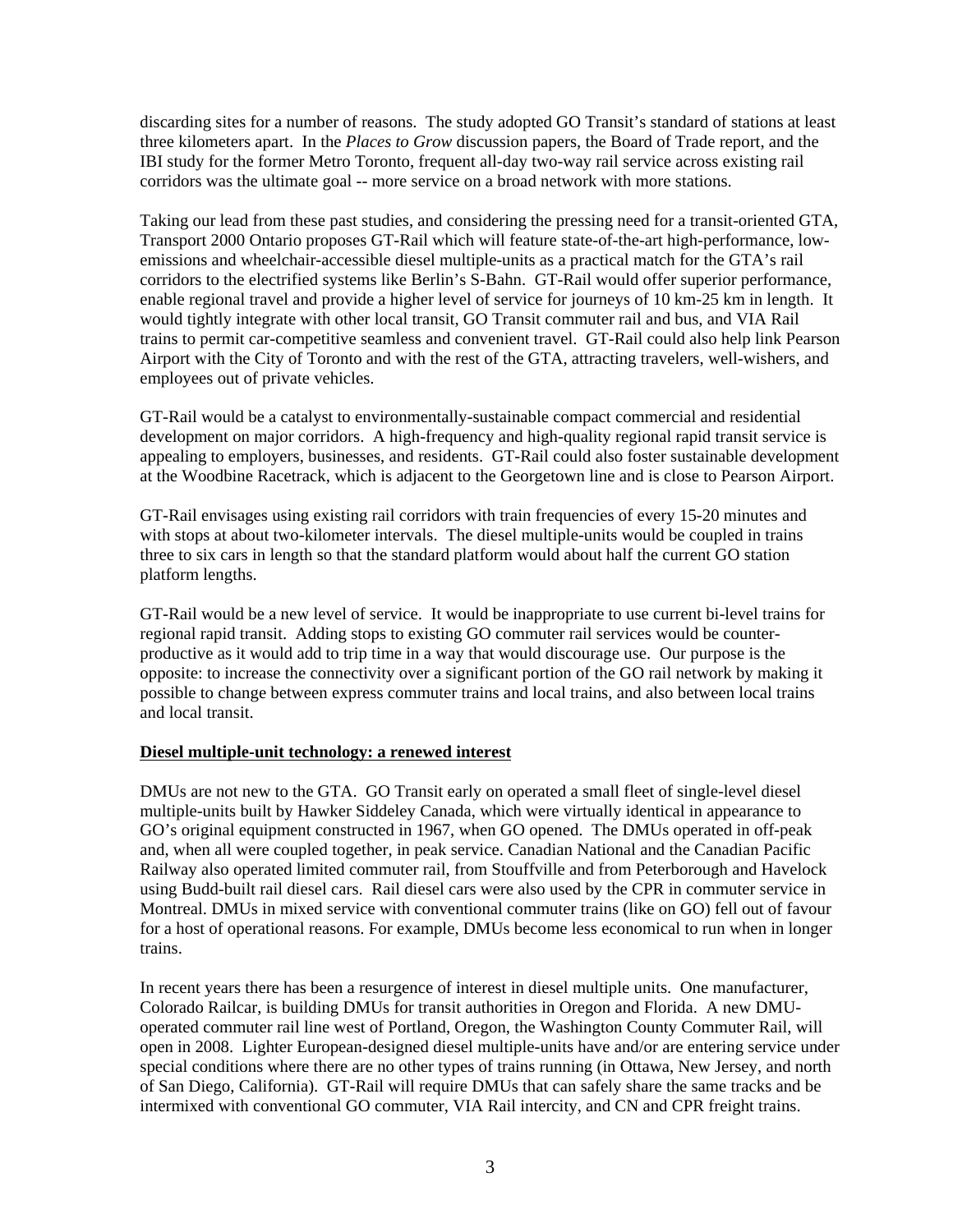We have mentioned a GT-Rail train configuration of at least three cars. This would permit accessibility by having the middle car in a three-car configuration low-floor, which avoids building short high ramps at stations called mini-blocks. A substantial order of DMU cars would generate competition from manufacturers that would encourage the incorporation of state-of-the-art technologies in a rail car model that would be appropriate in a North America's environment. In instituting GT-Rail, the Greater Toronto Transit Authority (GTTA), the successor to GO Transit, would again be moving the GTA and Canada in an innovative direction. Purchasing a DMU fleet would create a new standard for diesel multiple-units. There is interest in other parts of Canada, such as in Ottawa, on Vancouver Island, and in the Vancouver area in diesel multiple-units, as well as in the USA.

Here is a summary of diesel multiple-units advantages for GT-Rail compared with locomotive-drawn longer trains:

- lower overall operating costs
- **Example 1** energy efficient with lower emission levels
- one operator required per train
- **faster** acceleration
- possible automatic coupling of groups of cars (helpful for split/merge services)
- accessibility features
- overall high level of comfort for passengers

#### **GT-Rail: heavy rapid transit without the heavy costs**

GT-Rail enables reasonably high quality heavy rapid transit without the major costs and the long construction times before benefits are realized. Those benefits are substantial. Here are two examples:

--GT-Rail would enable faster service to Scarborough Town Centre at a fraction of the cost of extending the Bloor-Danforth subway. A GT-Rail service on the GO/CN Stouffville line, including walking from Union Station to King and Bay and transfer/ride on the RT, could take 35 minutes, as compared with 46 minutes on the TTC subway and RT.

--GT-Rail would cut the total travel time to Weston (Lawrence/Weston Road). GT-Rail on the GO/CN Georgetown line would take 27 minutes as compared with 40-46 minutes via TTC subway to Lawrence West, subway to bus transfer, and bus.

GT-Rail would be perceived as having a higher-quality and more attractive ride because it would have limited stops, compared with the subway, plus the transfer, in the case of going to Scarborough Town Centre, at the very busy Bloor/Yonge subway station.

GT-Rail would be less expensive than light rail transit (LRT), subway and bus rapid transit (BRT) in dedicated busways in the same corridors. Commuter rail and rapid transit on existing rail lines typically cost between \$4 million to \$7 million per kilometre. In contrast, high-capacity LRT can cost from \$35 to \$70 million/km. while the price tag for heavy subway or elevated rapid transit is close to \$150 million/km. BRT is more expensive than commuter rail, at up to \$35 million/km.

GT-Rail could be up and running as little as three years from agreement to opening day, the major factor being equipment design, manufacture, and testing, as compared with up to 7 to 10 years for a new LRT, subway, or BRT system.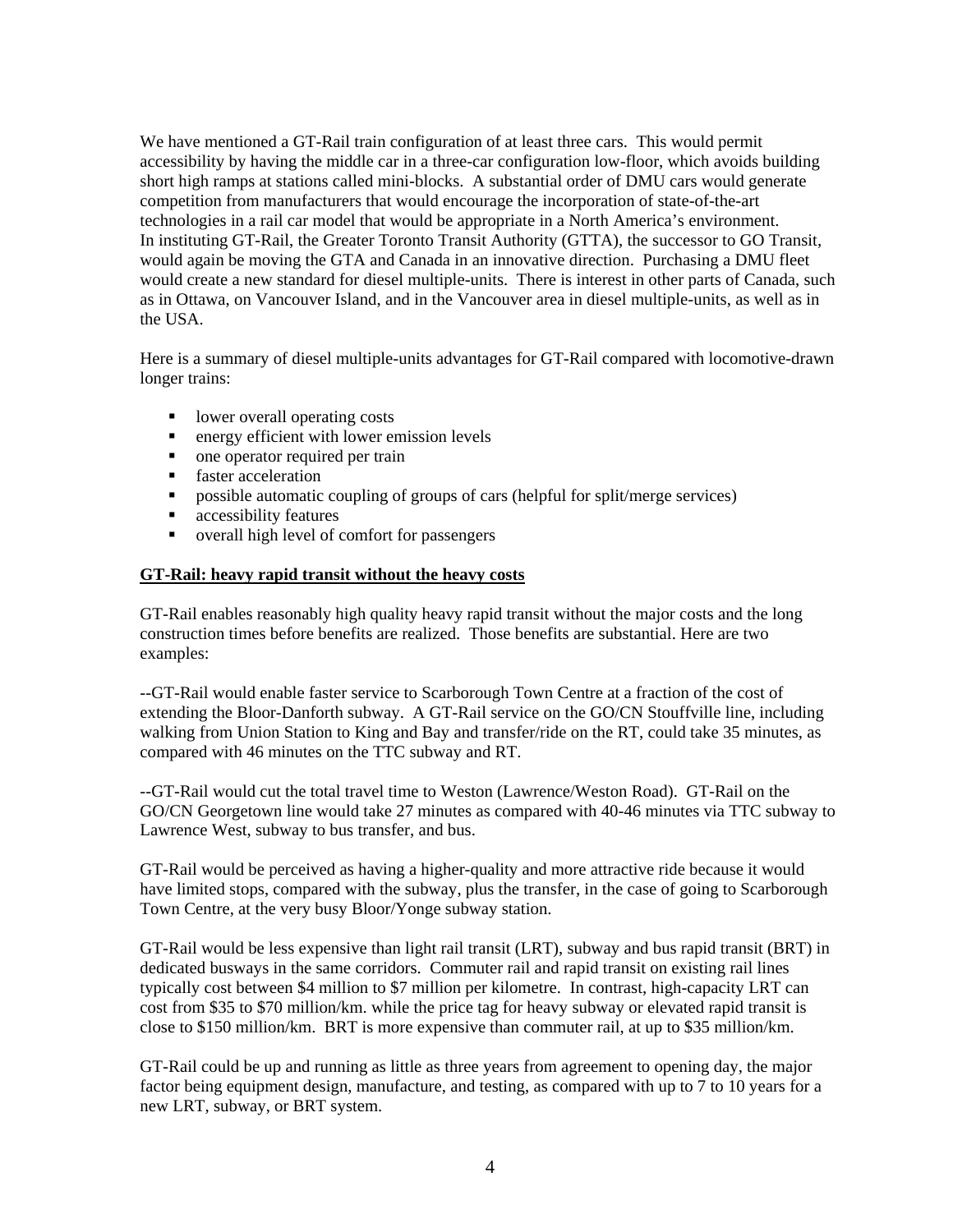## **Candidate GT-Rail routes and network connectivity**

GT-Rail would use existing CN Rail and CP Railway tracks, plus an eventual rail link from the CN Rail/GO Georgetown line into Pearson Airport. GT-Rail would operate through Union Station with minimal (1-2 minute) station dwell times compared to 6 minutes for GO Transit commuter trains on the Lakeshore route. Some possible routes are suggested below for illustrative purposes only.

Possible GT-Rail routes for illustrative purposes:

GT-R1 Pickering-Toronto Union Station-Brampton-Mt. Pleasant GT-R2 Pickering-Markham-Brampton-Mt. Pleasant GT-R3 Oakville-Toronto Union Station-Mt. Joy GT-R4 Pearson Airport (or Woodbine hub)-Port Credit-Oakville GT-R5 Erindale-North Toronto-Unionville

GT-Rail will require some track and signal improvements, depending on the route. GO Transit has a large-scale rail infrastructure improvement program underway that will support GT-Rail services. There would be a need to add sidings on extensive single-track sections of routes. Routes that would use current CN and CPR freight-only track would require major study, planning, agreements, and investment initiatives.

## GT-Rail could serve existing and but also new stations (some examples):

GT-R1: Pickering, Rouge Hill, Guildwood, Eglinton, Scarborough, Danforth, Queen East (new), Union, Parkdale (new), Bloor, St.Clair/Keele (new), Mt. Dennis (new), Weston, Etobicoke North, Woodbine/Airport (new), Malton, Bramalea, Brampton, Georgetown, Mt. Pleasant.

GT-R2: Pickering, Unionville South (new), Don Mills North (new), Yonge/Thornhill (new), Vaughan Corporate Centre (new), Islington North (new), Bramalea, Brampton, Georgetown, Mt. Pleasant.

GT-R3: Oakville, Clarkson, Port Credit, Long Branch, Kipling South (new), Humber (new), Sunnyside (new), Exhibition, Union, Queen East (new), Scarborough, Kennedy, Ellesmere (new), Agincourt, Finch East (new), Milliken, Unionville, Old Unionville (new), Centennial, Markham, Mt. Joy.

GT-R4: Pearson Airport (new)-Woodbine/Airport (new), St. Clair/Keele (new), Jane/Dundas (new), Kipling, Long Branch, Port Credit, Clarkson, Oakville.

GT-R5: Erindale, Cooksville, Dixie, Kipling, Jane/Dundas (new), Dupont (new), North Toronto (new), Leaside (new), Don Mills (new), Warden/Ellesmere (new), Agincourt, Finch East (new), Milliken, Unionville.

GT-Rail would interchange with the TTC subway/RT at:

- GT-R1: Main Street, Union Station, Dundas West
- GT-R2: Vaughan Corporate Centre
- GT-R3: Union, Kennedy, Ellesmere
- GT-R4: Kipling
- GT-R5: Kipling, Dupont, Summerhill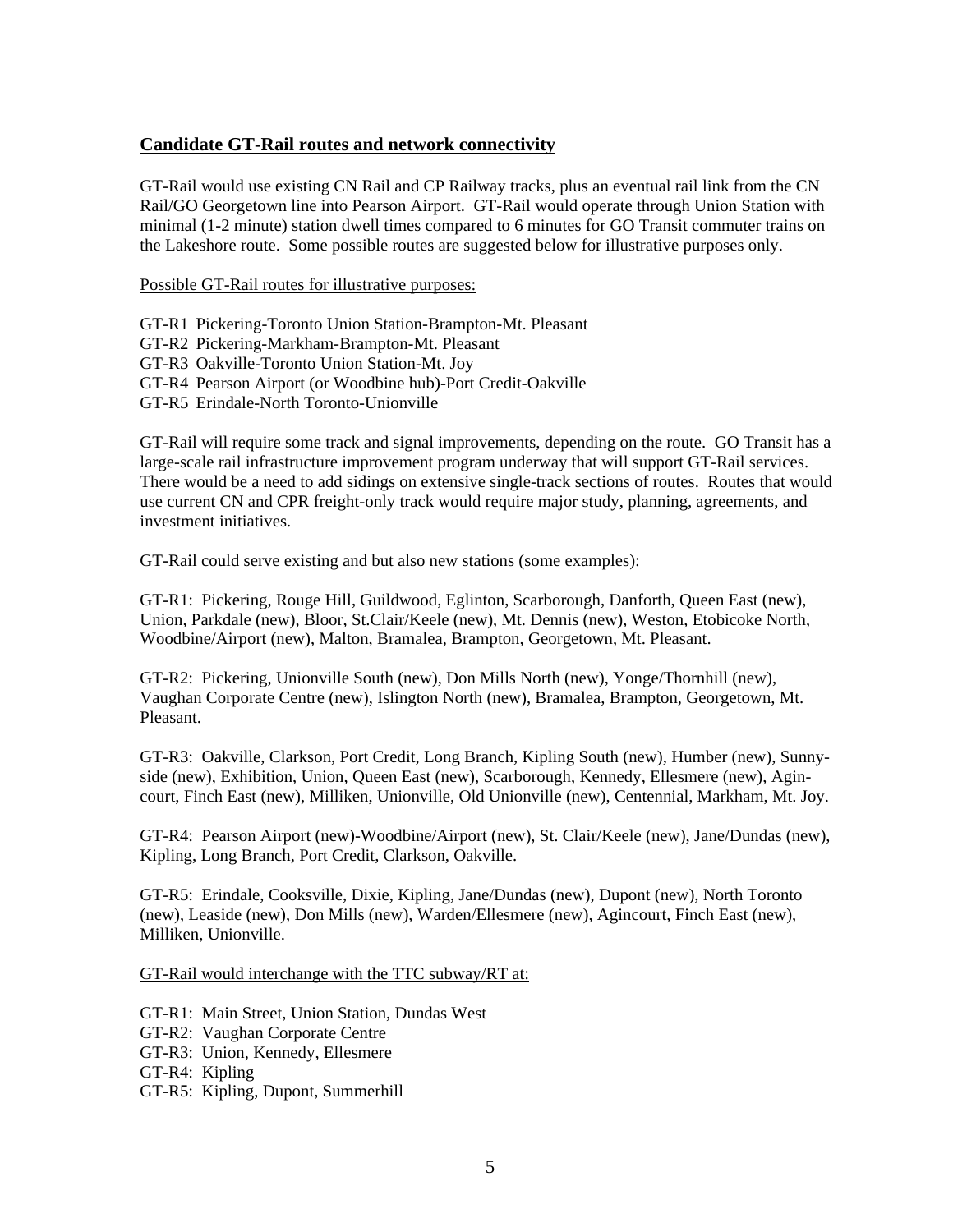## GT-Rail would provide direct connections to GO Train services at:

- GT-R1: Pickering, Union Station, Bloor, Brampton, Georgetown, Mt. Pleasant
- GT-R2: Pickering, Unionville (walkway), York University (subway), Brampton.
- GT-R3: Oakville, Clarkson, Port Credit, Exhibition, Union, Kennedy, Unionville.
- GT-R4: Kipling, Port Credit, Oakville.
- GT-R5: Erindale, Cooksville, Dixie, Kipling, Unionville.

In addition to the connectivity offered by GT-Rail for local transit and for GO, its stations might also generate shuttle buses/van services to nearby employment centers and concentrated shopping venues.

#### GO Transit commuter rail segments that could become express services:

GT-Rail will permit GO trains that have been making local stops within Toronto and Brampton to operate express, which will reduce travel times and deliver perceptually better service for GO customers.

- 1. Georgetown Line. Express (with stop at Bloor) to Brampton, local to Georgetown.
- 2. Lakeshore East. Express (with stop at Danforth) to Pickering, local to Oshawa.
- 3. Lakeshore West. Express (with stop at Exhibition) to Port Credit, local to Oakville and Hamilton.
- 4. Stouffville. Express (with stops at Kennedy and Unionville) to Markham, local to Stouffville.

## Added connections to the TTC:

GT-Rail would be enhanced by near-term/medium-term improvements to the TTC streetcar/LRT network including:

1. TTC Waterfront West LRT would be extended to Long Branch via Dufferin, King, and the Queensway, connecting to GT-Rail at Exhibition, Sunnyside, and Humber.

2. TTC Waterfront Loop LRT from Dufferin/Queen to Spadina and Exhibition to permit direct connections to the waterfront from Brampton at Parkdale (Queen/Dufferin) and a secondary regional connection at Exhibition.

3. TTC Waterfront East LRT from Spadina or Union to a new Queen East station served by GT-Rail.

4. The St. Clair carline would be extended to Jane/Dundas.

## GT-Rail would also connect with the TTC's proposed TransitCity LRT network at:

GT-R1: Guildwood, Mt. Dennis (Eglinton), St.Clair, Weston (with a short branch from Jane to Weston on Lawrence), and Woodbine/Airport with an extension of Finch West line.

GT-R2: Don Mills North.

GT-R3: Long Branch, Kennedy, Agincourt.

GT-R4: Jane/Dundas.

GT-R5: Jane/Dundas, Don Mills, Agincourt.

Pearson airport access: In this report, Transport 2000 takes a neutral position regarding the details of how Pearson Airport should be served by heavy rail. The proposal for triple track for segments of the CN/Georgetown route from Union Station to Weston clearly makes possible GT-Rail service in this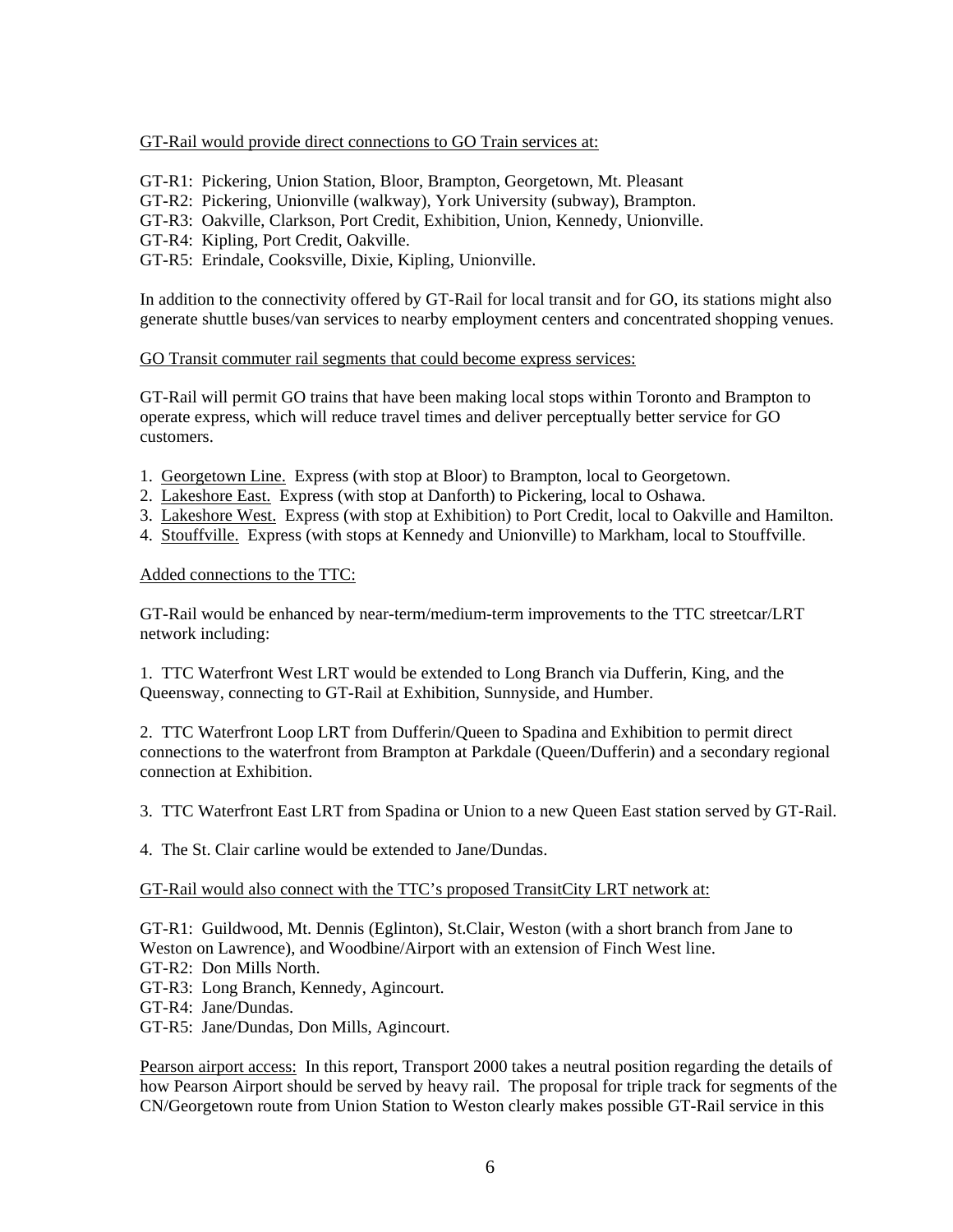corridor. The western portion of GT-R1 has the major benefit of bringing rapid transit to the west side of the old cities of Toronto and York quickly and at low cost. The local level of service would tie into any Pearson Airport express service at both Bloor Street (with subway connection) and at the Woodbine hub.

Fares and fare collection: The GT-Rail proposal assumes a  $21<sup>st</sup>$ -century integrated fare system across the GTA. One possibility for GT-Rail is to use the same fare as local transit with free transfers with a zonal system for longer trips crossing between two or more local transit systems.

## **Conclusion**

The GTA needs new transportation solutions to cut pollution, the economic costs of people and goods caught in gridlock, the downstream costs such as higher healthcare expenses, and to enable a sustainable, environmentally-sound economy that will permit the region to effectively compete with others on a global stage. The time to act is *now*.

On May 23, 2007, Jeffrey Simpson, in the *Globe and Mail*, wrote: "Rapid transit within Canadian cities is back in favour – about two decades too late. In *all* of Canada's large cities, public transit, especially of the rail/subway variety, has fallen way behind population growth and environmental necessity."

With GT-Rail, Transport 2000 has proposed a realistic and affordable way of achieving a rapid transit network for the GTA using existing rail corridors. Electric heavy rail suburban services have been in existence for 100-years. It is not a stretch to recommend a diesel analogue for the relatively corridorrich Greater Toronto Area.

The continuing ridership growth on GO Transit's commuter rail and bus system, the public's demand for more service from GO Transit, along with increasing TTC ridership demonstrate pent up demand for better transit in the GTA.

A transit-oriented GTA will attract many more new riders. In terms of ridership increase per dollar of investment, services like GT-Rail stand out. GT-Rail would result in a quantum leap for mobility in the GTA. It would also bring large dividends in the greening of our city-region. It would bring energy savings and promote compact urban development of all kinds. GT-Rail, the TTC's Transit City plan, and similar rapid transit plans in 905 cities would be nothing less than a transit revolution for our city region, and would propel the GTA forward as a leader in going green in North America.

Transport 2000 Ontario sincerely hopes that this proposal receives serious consideration.

Natalie Litwin, President Tony Turrittin, Vice-President (416-643-4002)

Media contacts : Dan Hammond (416-504-3934) ; *en français*: Bruce Budd (416-690-3299)

GT-Rail sub-committee: Brendan Read; Sean Marshall; Tony Turrittin